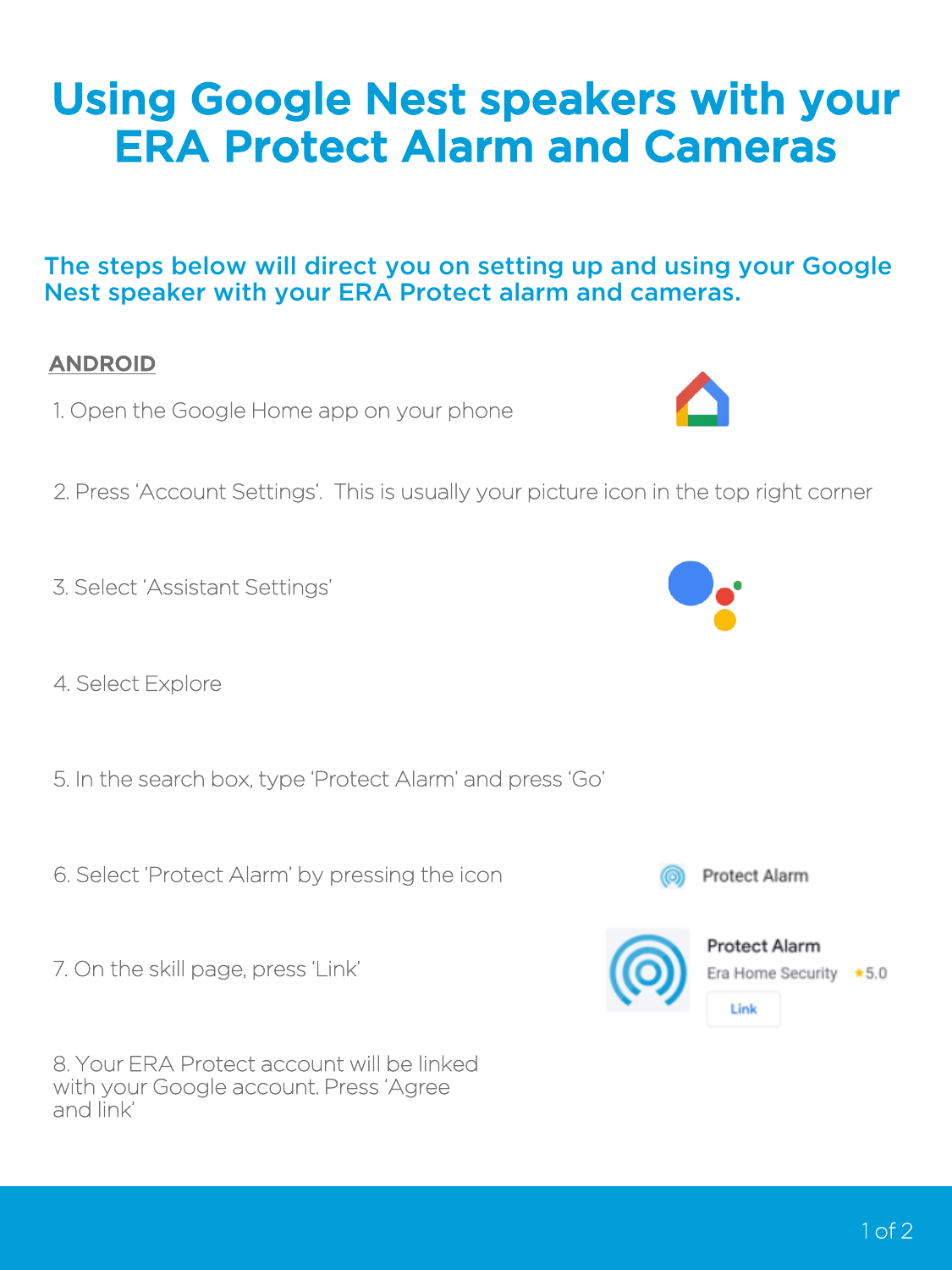# Using Google Nest speakers with your ERA Protect Alarm and Cameras

### ANDROID continued

9. Enter the username and password for the main ERA Protect account and press 'Login'

10. Accept the interaction between ERA Protect and Google Assistant

11. You will be taken back to the skill homepage

|          | <b>ERA</b><br><b>RATECT</b>                                                                                                                                                                    |        |
|----------|------------------------------------------------------------------------------------------------------------------------------------------------------------------------------------------------|--------|
|          | Log in to your ERA account                                                                                                                                                                     |        |
| Username |                                                                                                                                                                                                |        |
| Password |                                                                                                                                                                                                |        |
|          | Login                                                                                                                                                                                          |        |
|          | <b>ITECT</b>                                                                                                                                                                                   |        |
|          | Manage your ERA Protect with us.                                                                                                                                                               |        |
|          | We would like to do the following:<br>- Use the Google Assistant to control your ERA<br>Protect Alarm.<br>By linking your account you are giving Google<br>permission to control your devices. |        |
|          | <b>Accept</b>                                                                                                                                                                                  |        |
|          | <b>Protect Alarm</b>                                                                                                                                                                           |        |
|          | Era Home Security<br>Unlink                                                                                                                                                                    | $*5.0$ |
|          |                                                                                                                                                                                                |        |

If you have any questions or queries, contact the ERA Protect Customer Support team, Monday – Saturday 9am-5pm on 0345 257 2500.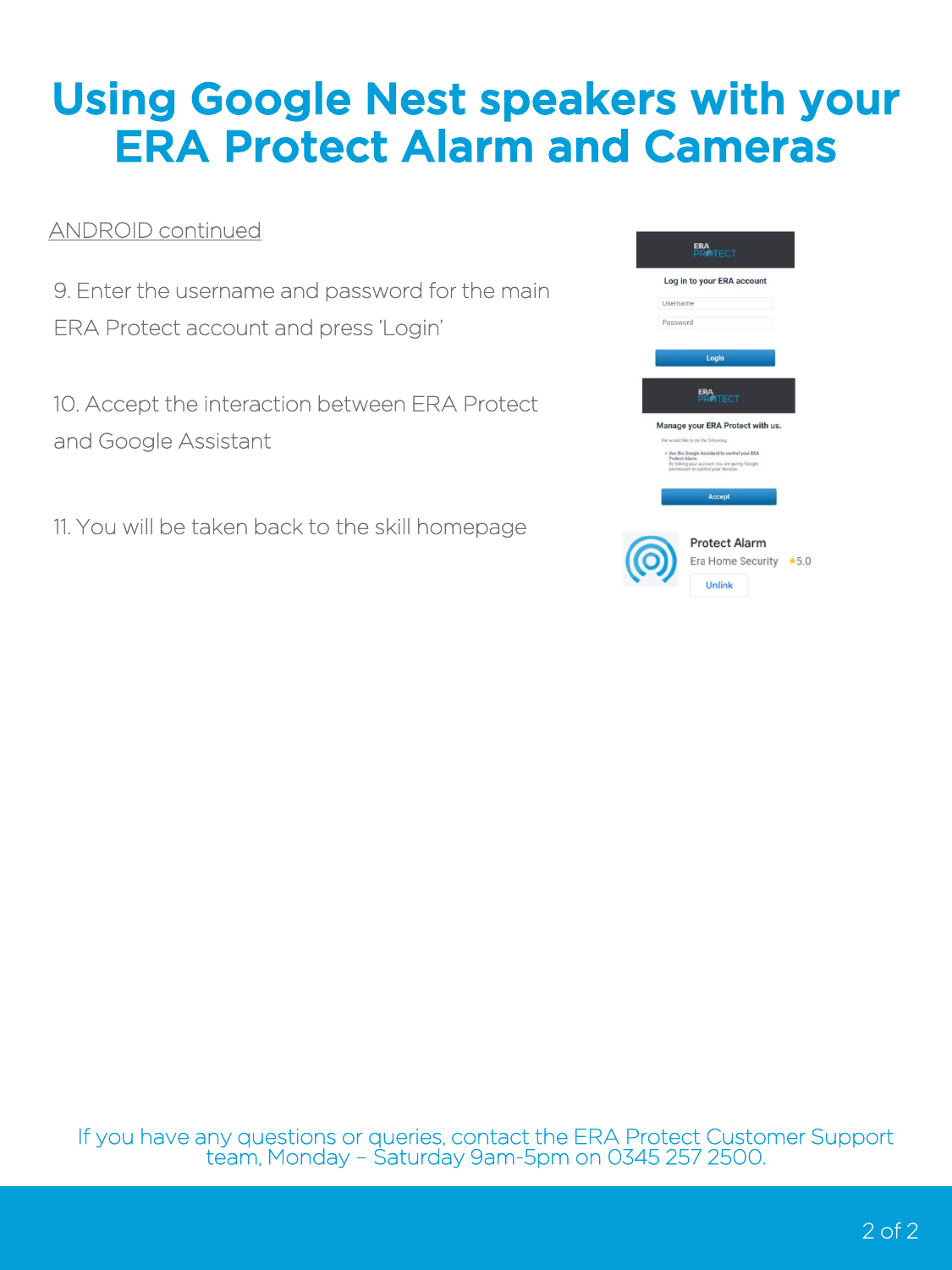# Using Google Nest speakers with your ERA Protect Alarm and Cameras

#### The steps below will direct you on setting up and using your Google Nest speaker with your ERA Protect alarm and cameras.



9. You will be taken back to the skill homepage